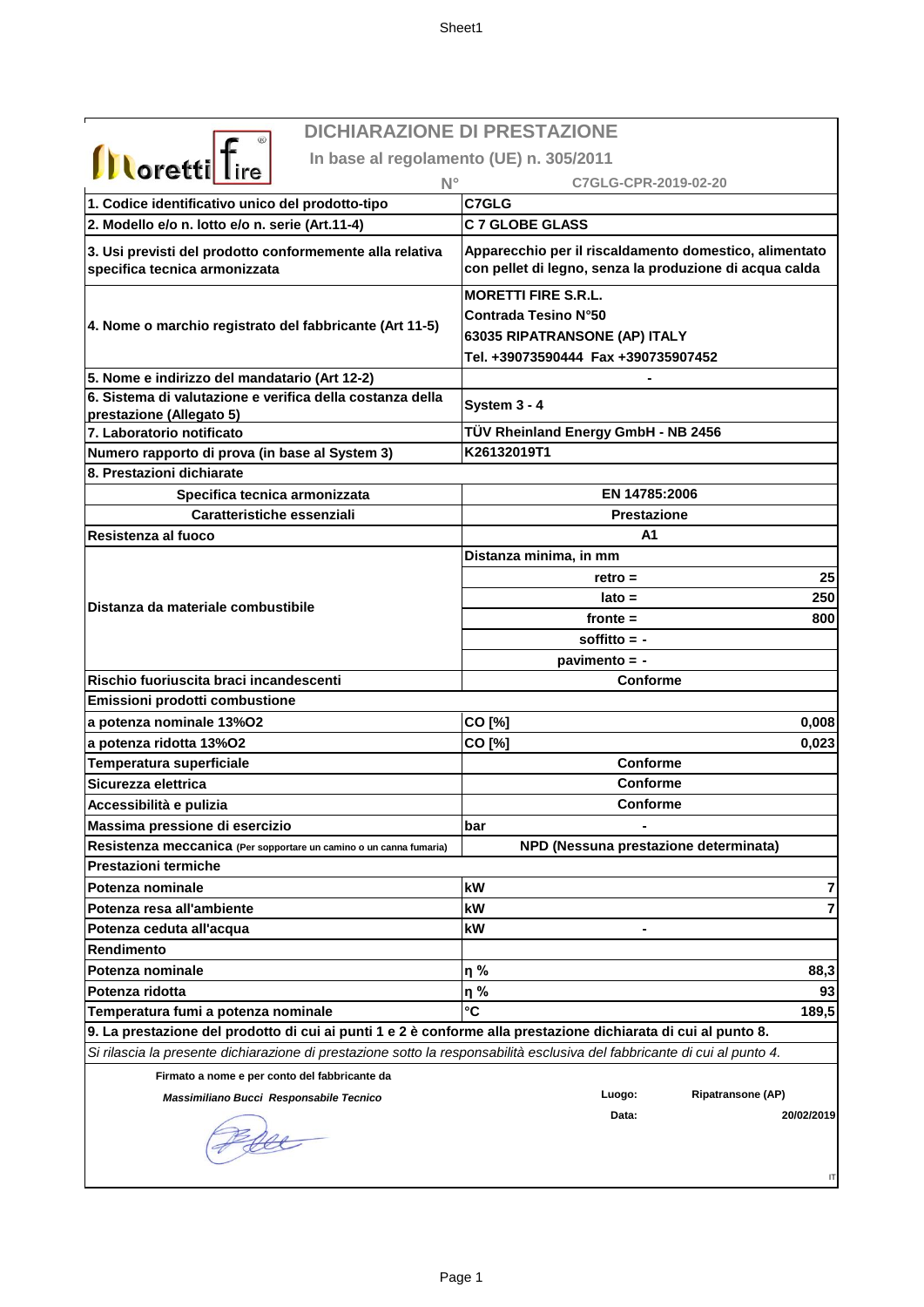|                                                                                                                    | <b>DECLARATION OF PERFORMANCE</b>                     |
|--------------------------------------------------------------------------------------------------------------------|-------------------------------------------------------|
| <b>Illoretti</b> Tire                                                                                              | According to Regulation (EU) n. 305/2011              |
| $N^{\circ}$                                                                                                        | C7GLG-CPR-2019-02-20                                  |
| 1. Unique identification code of the product type                                                                  | C7GLG                                                 |
| 2. Model and/or batch and/or serial number (Art.11-4)                                                              | <b>C 7 GLOBE GLASS</b>                                |
| 3. Intended uses of the product in accordance with                                                                 | Residential space heating appliance fired wood pellet |
| harmonised technical specification                                                                                 | without hot water supply                              |
|                                                                                                                    | <b>MORETTI FIRE S.R.L.</b>                            |
| 4. Name or registered trade mark of the manufacturer (Art Contrada Tesino N°50                                     |                                                       |
| $11-5)$                                                                                                            | 63035 RIPATRANSONE (AP) ITALY                         |
|                                                                                                                    | Tel. +39073590444 Fax +390735907452                   |
| 5. Name and address of the authorised representative<br>(Art 12-2)                                                 |                                                       |
| 6. System of assessment and verification of constancy of<br>performance (Annex 5)                                  | System 3 - 4                                          |
| 7. Notified laboratory                                                                                             | TÜV Rheinland Energy GmbH - NB 2456                   |
| Test report number (type testing under System 3)                                                                   | K26132019T1                                           |
| 8. Declared performance                                                                                            |                                                       |
| Harmonized technical specification                                                                                 | EN 14785:2006                                         |
| <b>Essential characteristics</b>                                                                                   | <b>Performance</b>                                    |
| <b>Fire safety</b>                                                                                                 | A1                                                    |
|                                                                                                                    | Minimun distances, in mm                              |
|                                                                                                                    | 25<br>$rear =$                                        |
| Distance to combustible materials                                                                                  | 250<br>$side =$                                       |
|                                                                                                                    | front $=$<br>800                                      |
|                                                                                                                    | ceiling $= -$                                         |
|                                                                                                                    | floor $= -$                                           |
| Risk of burning fuel falling out                                                                                   | Pass                                                  |
| <b>Emission of combustion products</b>                                                                             |                                                       |
| at nominal heat output 13%O2                                                                                       | CO [%]<br>0,008                                       |
| at reduced heat output 13%O2                                                                                       | CO [%]<br>0,023                                       |
| <b>Surface temperature</b>                                                                                         | Pass                                                  |
| <b>Electrical safety</b>                                                                                           | Pass                                                  |
| <b>Cleanability</b>                                                                                                | Pass                                                  |
| <b>Maximum operating pressure</b>                                                                                  | bar                                                   |
| Mechanical resistance (To bear a stack or chimney)                                                                 | NPT (No performance tested)                           |
| <b>Thermal output</b>                                                                                              |                                                       |
| Nominal heat output                                                                                                | kW<br>7                                               |
| Room heating output                                                                                                | kW<br>7                                               |
| <b>Water heating output</b>                                                                                        | kW                                                    |
| <b>Energy efficiency</b>                                                                                           |                                                       |
| at nominal heat output                                                                                             | η%<br>88,3                                            |
| at reduced heat output                                                                                             | η%<br>93                                              |
| Flue gas temperature at nominal heat output                                                                        | °C<br>189,5                                           |
| 9. The performance of the product identified in points 1 and 2 is in conformity with the declared performance in   |                                                       |
| point 8.                                                                                                           |                                                       |
| This declaration of performance is issued under the sole responsibility of the manufacturer identified in point 4. |                                                       |
| Signed in the name and on behalf of the manufacturer to                                                            |                                                       |
| <b>Massimiliano Bucci Technical Manager</b>                                                                        | Place:<br><b>Ripatransone (AP)</b>                    |
|                                                                                                                    | 20/02/2019<br>Date:                                   |
|                                                                                                                    |                                                       |
|                                                                                                                    |                                                       |
|                                                                                                                    | EN                                                    |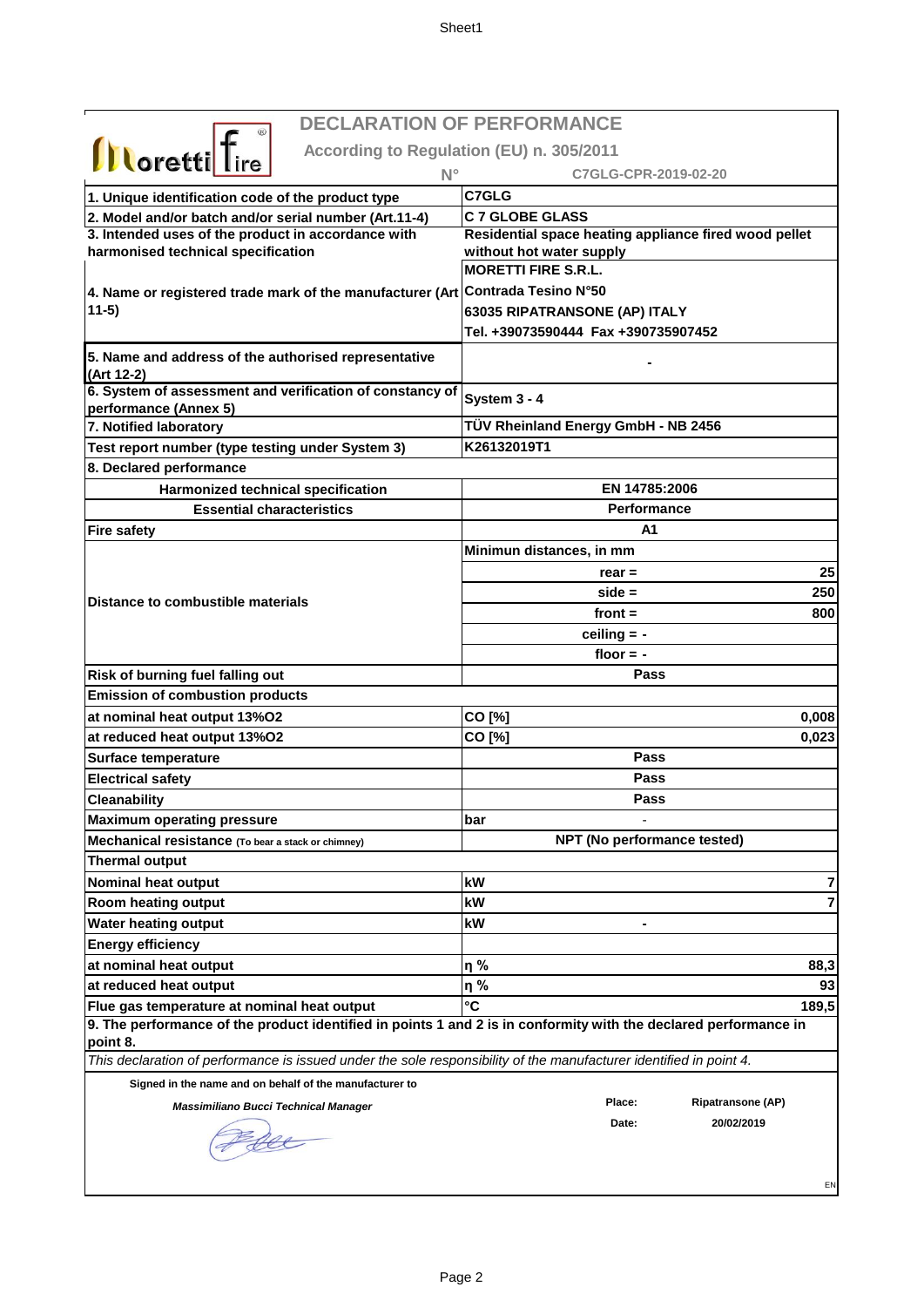|                                                                                                              | <b>DECLARATION DE PERFORMANCE</b>                                                           |
|--------------------------------------------------------------------------------------------------------------|---------------------------------------------------------------------------------------------|
|                                                                                                              | Selon le reglement (UE) n° 305/2011                                                         |
| <b>Illoretti</b> Tire                                                                                        | C7GLG-CPR-2019-02-20                                                                        |
| $N^{\circ}$                                                                                                  | C7GLG                                                                                       |
| 1. Code d'identification unique du produit-type                                                              | <b>C 7 GLOBE GLASS</b>                                                                      |
| 2. Modele et/ou n° de lot et/ou n° de serie (Art. 11-4)                                                      |                                                                                             |
| 3. Utilisation prevue du produit conformement aux<br>specifications techniques harmonisees correspondantes   | Appareil de chauffage domestique alimente au pellet<br>de bois, san production d'eau chaude |
|                                                                                                              | <b>MORETTI FIRE S.R.L.</b>                                                                  |
| 4. Nom ou marque enregistree du fabricant (Art. 11-5)                                                        | <b>Contrada Tesino N°50</b>                                                                 |
|                                                                                                              | 63035 RIPATRANSONE (AP) ITALY                                                               |
|                                                                                                              | Tel. +39073590444 Fax +390735907452                                                         |
| 5. Nom et adresse du mandataire (Art. 12-2)                                                                  |                                                                                             |
| 6. Systeme d'evaluation et controle de la constance de                                                       | System 3 - 4                                                                                |
| performance (Annexe 5)<br>7. Laboratoire notifie                                                             | TÜV Rheinland Energy GmbH - NB 2456                                                         |
| Numero du rapport d'essai (selon le System 3)                                                                | K26132019T1                                                                                 |
| 8. Performance declaree                                                                                      |                                                                                             |
|                                                                                                              | EN 14785:2006                                                                               |
| Specifications techniques harmonisees                                                                        | <b>Performance</b>                                                                          |
| Caracteristiques essentielles                                                                                |                                                                                             |
| Resistance au feu                                                                                            | А1                                                                                          |
|                                                                                                              | Distance minimum, en mm                                                                     |
|                                                                                                              | 25<br>$arriere =$                                                                           |
| Distance de securite aux materiaux combustibles                                                              | 250<br>$\cot$ e =                                                                           |
|                                                                                                              | 800<br>$avant =$                                                                            |
|                                                                                                              | $sol = -$                                                                                   |
|                                                                                                              | $\cot e = -$<br><b>Conforme</b>                                                             |
| Risque de fuite des charbons ardents<br>Emission des produits de combustion                                  |                                                                                             |
| a puissance nominale 13%O2                                                                                   | 0.008                                                                                       |
| a puissance reduite 13%O2                                                                                    | CO [%]<br>CO [%]<br>0,023                                                                   |
| Temperature de surface                                                                                       | Conforme                                                                                    |
| Securite electrique                                                                                          | <b>Conforme</b>                                                                             |
| Facilite d'acces et nettovage                                                                                | Conforme                                                                                    |
| <b>Pression maximale de service</b>                                                                          | bar<br>۰                                                                                    |
| Resistance mecanique (pour soutenir la cheminee)                                                             | Performance non déterminée                                                                  |
| <b>Performance thermique</b>                                                                                 |                                                                                             |
| <b>Puissance nominale</b>                                                                                    | kW<br>7                                                                                     |
| Puissance rendue au milieu                                                                                   | 7<br>kW                                                                                     |
| Puissance rendue a l'eau                                                                                     | kW                                                                                          |
| Rendement                                                                                                    |                                                                                             |
| <b>Puissance nominale</b>                                                                                    | η%<br>88,3                                                                                  |
| <b>Puissance reduite</b>                                                                                     |                                                                                             |
|                                                                                                              |                                                                                             |
|                                                                                                              | η%<br>93                                                                                    |
| Temperature des fumees puissance nominale                                                                    | °C<br>189,5                                                                                 |
| 9. La performance du produit citee aux points 1 et 2 est conforme a la performance declaree au point 8.      |                                                                                             |
| Cette declaration de performance est delivree sous la responsabilite exclusive du fabricant cite au point 4. |                                                                                             |
| Signée au nom et pour le compte du fabricant de                                                              | Lieu :<br><b>Ripatransone (AP)</b>                                                          |
| Massimiliano Bucci Directeur Technique                                                                       | 20/02/2019<br>Date:                                                                         |
|                                                                                                              |                                                                                             |
|                                                                                                              |                                                                                             |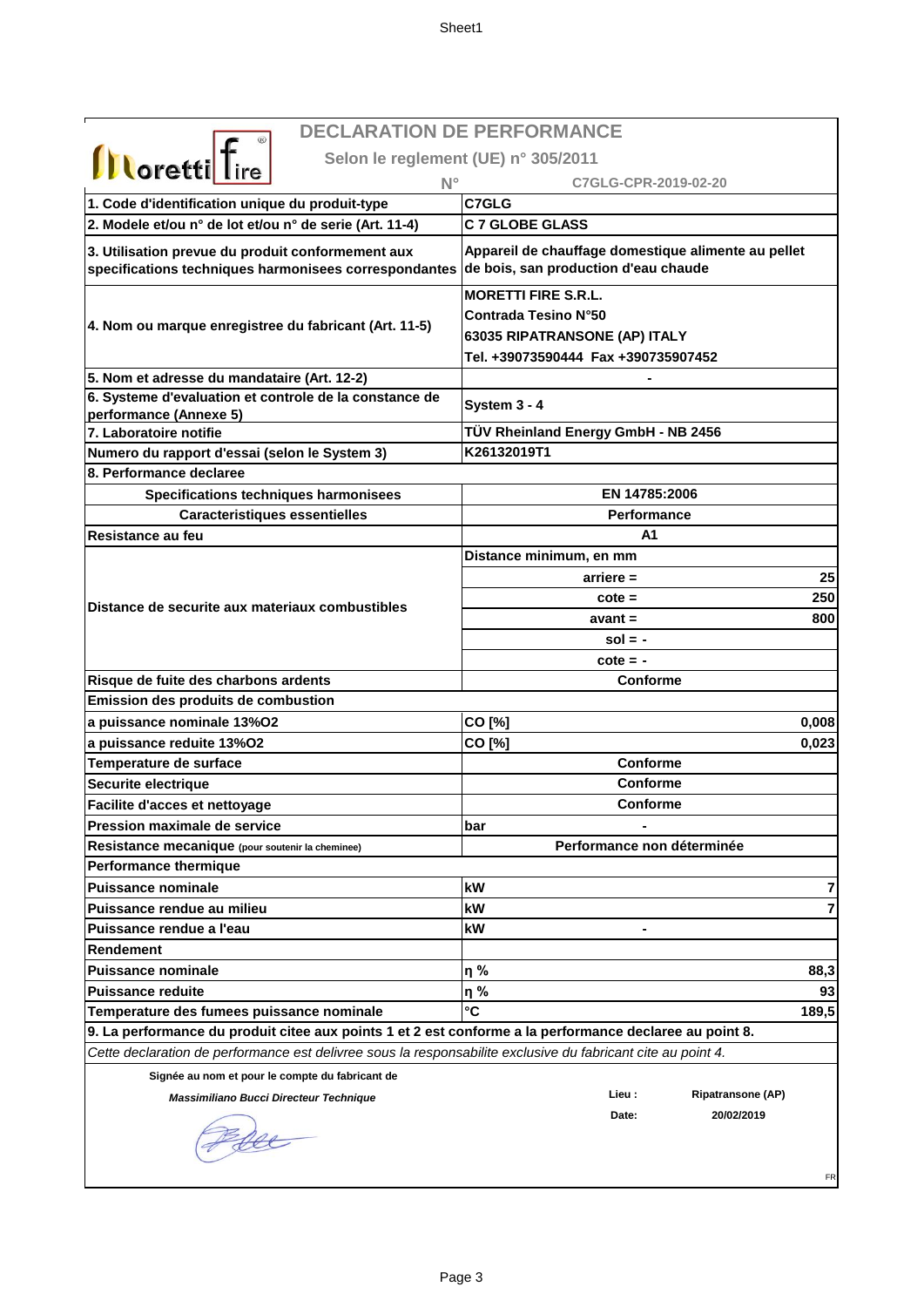| LEISTUNGSERKLARUNG<br><b>Illoretti</b> Tire<br>Gemas der Verordnung (EG) Nr. 305/2011<br>$N^{\circ}$<br>C7GLG-CPR-2019-02-20<br>C7GLG<br>1. Eindeutiger Identifikationscode des Produktes - Typ<br>2. Modell und/oder Losnr. und/oder Seriennr. (Art.11-4)<br><b>C 7 GLOBE GLASS</b><br>3. Vorgesehene Verwendung des Produkts in<br>Mit Holzpellets befeuerte Warmeerzeuger fur den<br>Ubereinstimmung mit der geltenden harmonisierten<br>Wohnbereich ohne Warmwasserbereitung<br>technischen Spezifikation<br><b>MORETTI FIRE S.R.L.</b><br>Contrada Tesino N°50<br>4. Name oder registriertes Warenzeichen des Herstellers<br>(Art 11-5)<br>63035 RIPATRANSONE (AP) ITALY<br>Tel. +39073590444 Fax +390735907452<br>5. Name und Adresse des Auftragnehmers (Art 12-2)<br>6. System zur Bewertung und Uberprufung der<br>System 3 - 4<br>Leistungsbestandigkeit (Anlage 5)<br>TÜV Rheinland Energy GmbH - NB 2456<br>7. Benanntes Labor<br>K26132019T1<br>Nummer des Prufberichts (gemas System 3)<br>8. Erklarte Leistungen<br>Harmonisierte technische Spezifikation<br>EN 14785:2006<br><b>Wesentliche Merkmale</b><br>Leistungen<br>A1<br>Feuerbestandigkeit<br>Mindestabstand, in mm<br>25<br>$Ruckseite =$<br>250<br>$Seite =$<br><b>Abstand von brennbarem Material</b><br>Vorderseite =<br>800<br>$Himmel = -$<br>Boden $= -$<br>Gefahr Verschütten heißen Kohlen<br>Konform |
|-----------------------------------------------------------------------------------------------------------------------------------------------------------------------------------------------------------------------------------------------------------------------------------------------------------------------------------------------------------------------------------------------------------------------------------------------------------------------------------------------------------------------------------------------------------------------------------------------------------------------------------------------------------------------------------------------------------------------------------------------------------------------------------------------------------------------------------------------------------------------------------------------------------------------------------------------------------------------------------------------------------------------------------------------------------------------------------------------------------------------------------------------------------------------------------------------------------------------------------------------------------------------------------------------------------------------------------------------------------------------------------------|
|                                                                                                                                                                                                                                                                                                                                                                                                                                                                                                                                                                                                                                                                                                                                                                                                                                                                                                                                                                                                                                                                                                                                                                                                                                                                                                                                                                                         |
|                                                                                                                                                                                                                                                                                                                                                                                                                                                                                                                                                                                                                                                                                                                                                                                                                                                                                                                                                                                                                                                                                                                                                                                                                                                                                                                                                                                         |
|                                                                                                                                                                                                                                                                                                                                                                                                                                                                                                                                                                                                                                                                                                                                                                                                                                                                                                                                                                                                                                                                                                                                                                                                                                                                                                                                                                                         |
|                                                                                                                                                                                                                                                                                                                                                                                                                                                                                                                                                                                                                                                                                                                                                                                                                                                                                                                                                                                                                                                                                                                                                                                                                                                                                                                                                                                         |
|                                                                                                                                                                                                                                                                                                                                                                                                                                                                                                                                                                                                                                                                                                                                                                                                                                                                                                                                                                                                                                                                                                                                                                                                                                                                                                                                                                                         |
|                                                                                                                                                                                                                                                                                                                                                                                                                                                                                                                                                                                                                                                                                                                                                                                                                                                                                                                                                                                                                                                                                                                                                                                                                                                                                                                                                                                         |
|                                                                                                                                                                                                                                                                                                                                                                                                                                                                                                                                                                                                                                                                                                                                                                                                                                                                                                                                                                                                                                                                                                                                                                                                                                                                                                                                                                                         |
|                                                                                                                                                                                                                                                                                                                                                                                                                                                                                                                                                                                                                                                                                                                                                                                                                                                                                                                                                                                                                                                                                                                                                                                                                                                                                                                                                                                         |
|                                                                                                                                                                                                                                                                                                                                                                                                                                                                                                                                                                                                                                                                                                                                                                                                                                                                                                                                                                                                                                                                                                                                                                                                                                                                                                                                                                                         |
|                                                                                                                                                                                                                                                                                                                                                                                                                                                                                                                                                                                                                                                                                                                                                                                                                                                                                                                                                                                                                                                                                                                                                                                                                                                                                                                                                                                         |
|                                                                                                                                                                                                                                                                                                                                                                                                                                                                                                                                                                                                                                                                                                                                                                                                                                                                                                                                                                                                                                                                                                                                                                                                                                                                                                                                                                                         |
|                                                                                                                                                                                                                                                                                                                                                                                                                                                                                                                                                                                                                                                                                                                                                                                                                                                                                                                                                                                                                                                                                                                                                                                                                                                                                                                                                                                         |
|                                                                                                                                                                                                                                                                                                                                                                                                                                                                                                                                                                                                                                                                                                                                                                                                                                                                                                                                                                                                                                                                                                                                                                                                                                                                                                                                                                                         |
|                                                                                                                                                                                                                                                                                                                                                                                                                                                                                                                                                                                                                                                                                                                                                                                                                                                                                                                                                                                                                                                                                                                                                                                                                                                                                                                                                                                         |
|                                                                                                                                                                                                                                                                                                                                                                                                                                                                                                                                                                                                                                                                                                                                                                                                                                                                                                                                                                                                                                                                                                                                                                                                                                                                                                                                                                                         |
|                                                                                                                                                                                                                                                                                                                                                                                                                                                                                                                                                                                                                                                                                                                                                                                                                                                                                                                                                                                                                                                                                                                                                                                                                                                                                                                                                                                         |
|                                                                                                                                                                                                                                                                                                                                                                                                                                                                                                                                                                                                                                                                                                                                                                                                                                                                                                                                                                                                                                                                                                                                                                                                                                                                                                                                                                                         |
|                                                                                                                                                                                                                                                                                                                                                                                                                                                                                                                                                                                                                                                                                                                                                                                                                                                                                                                                                                                                                                                                                                                                                                                                                                                                                                                                                                                         |
|                                                                                                                                                                                                                                                                                                                                                                                                                                                                                                                                                                                                                                                                                                                                                                                                                                                                                                                                                                                                                                                                                                                                                                                                                                                                                                                                                                                         |
|                                                                                                                                                                                                                                                                                                                                                                                                                                                                                                                                                                                                                                                                                                                                                                                                                                                                                                                                                                                                                                                                                                                                                                                                                                                                                                                                                                                         |
|                                                                                                                                                                                                                                                                                                                                                                                                                                                                                                                                                                                                                                                                                                                                                                                                                                                                                                                                                                                                                                                                                                                                                                                                                                                                                                                                                                                         |
|                                                                                                                                                                                                                                                                                                                                                                                                                                                                                                                                                                                                                                                                                                                                                                                                                                                                                                                                                                                                                                                                                                                                                                                                                                                                                                                                                                                         |
|                                                                                                                                                                                                                                                                                                                                                                                                                                                                                                                                                                                                                                                                                                                                                                                                                                                                                                                                                                                                                                                                                                                                                                                                                                                                                                                                                                                         |
|                                                                                                                                                                                                                                                                                                                                                                                                                                                                                                                                                                                                                                                                                                                                                                                                                                                                                                                                                                                                                                                                                                                                                                                                                                                                                                                                                                                         |
|                                                                                                                                                                                                                                                                                                                                                                                                                                                                                                                                                                                                                                                                                                                                                                                                                                                                                                                                                                                                                                                                                                                                                                                                                                                                                                                                                                                         |
|                                                                                                                                                                                                                                                                                                                                                                                                                                                                                                                                                                                                                                                                                                                                                                                                                                                                                                                                                                                                                                                                                                                                                                                                                                                                                                                                                                                         |
|                                                                                                                                                                                                                                                                                                                                                                                                                                                                                                                                                                                                                                                                                                                                                                                                                                                                                                                                                                                                                                                                                                                                                                                                                                                                                                                                                                                         |
| Emission von Verbrennungsprodukten                                                                                                                                                                                                                                                                                                                                                                                                                                                                                                                                                                                                                                                                                                                                                                                                                                                                                                                                                                                                                                                                                                                                                                                                                                                                                                                                                      |
| Nennleistung 13%O2<br>CO [%]<br>0,008                                                                                                                                                                                                                                                                                                                                                                                                                                                                                                                                                                                                                                                                                                                                                                                                                                                                                                                                                                                                                                                                                                                                                                                                                                                                                                                                                   |
| Reduzierte Leistung 13%02<br>CO [%]<br>0,023                                                                                                                                                                                                                                                                                                                                                                                                                                                                                                                                                                                                                                                                                                                                                                                                                                                                                                                                                                                                                                                                                                                                                                                                                                                                                                                                            |
| Konform<br>Oberflachentemperatur                                                                                                                                                                                                                                                                                                                                                                                                                                                                                                                                                                                                                                                                                                                                                                                                                                                                                                                                                                                                                                                                                                                                                                                                                                                                                                                                                        |
| <b>Elektrische Sicherheit</b><br>Konform                                                                                                                                                                                                                                                                                                                                                                                                                                                                                                                                                                                                                                                                                                                                                                                                                                                                                                                                                                                                                                                                                                                                                                                                                                                                                                                                                |
| Konform<br>Zuganglichkeit und Reinigung                                                                                                                                                                                                                                                                                                                                                                                                                                                                                                                                                                                                                                                                                                                                                                                                                                                                                                                                                                                                                                                                                                                                                                                                                                                                                                                                                 |
| <b>Maximaler Betriebsdruck</b><br>bar                                                                                                                                                                                                                                                                                                                                                                                                                                                                                                                                                                                                                                                                                                                                                                                                                                                                                                                                                                                                                                                                                                                                                                                                                                                                                                                                                   |
| Keine Leistung festgestellt<br>Mechanische Festigkeit (Oben zu setzen einen Kamin oder eine Abgas)                                                                                                                                                                                                                                                                                                                                                                                                                                                                                                                                                                                                                                                                                                                                                                                                                                                                                                                                                                                                                                                                                                                                                                                                                                                                                      |
| <b>Thermische Leistungen</b>                                                                                                                                                                                                                                                                                                                                                                                                                                                                                                                                                                                                                                                                                                                                                                                                                                                                                                                                                                                                                                                                                                                                                                                                                                                                                                                                                            |
| kW<br>7<br>Nennleistung                                                                                                                                                                                                                                                                                                                                                                                                                                                                                                                                                                                                                                                                                                                                                                                                                                                                                                                                                                                                                                                                                                                                                                                                                                                                                                                                                                 |
| 7<br>Der Umgebung gelieferte Leistung<br>kW                                                                                                                                                                                                                                                                                                                                                                                                                                                                                                                                                                                                                                                                                                                                                                                                                                                                                                                                                                                                                                                                                                                                                                                                                                                                                                                                             |
|                                                                                                                                                                                                                                                                                                                                                                                                                                                                                                                                                                                                                                                                                                                                                                                                                                                                                                                                                                                                                                                                                                                                                                                                                                                                                                                                                                                         |
| kW                                                                                                                                                                                                                                                                                                                                                                                                                                                                                                                                                                                                                                                                                                                                                                                                                                                                                                                                                                                                                                                                                                                                                                                                                                                                                                                                                                                      |
| Dem Wasser gelieferte Leistung                                                                                                                                                                                                                                                                                                                                                                                                                                                                                                                                                                                                                                                                                                                                                                                                                                                                                                                                                                                                                                                                                                                                                                                                                                                                                                                                                          |
| Wirkungsgrad                                                                                                                                                                                                                                                                                                                                                                                                                                                                                                                                                                                                                                                                                                                                                                                                                                                                                                                                                                                                                                                                                                                                                                                                                                                                                                                                                                            |
| η%<br>Nennleistung<br>88,3<br>93                                                                                                                                                                                                                                                                                                                                                                                                                                                                                                                                                                                                                                                                                                                                                                                                                                                                                                                                                                                                                                                                                                                                                                                                                                                                                                                                                        |
| <b>Reduzierte Leistung</b><br>η%<br>°C                                                                                                                                                                                                                                                                                                                                                                                                                                                                                                                                                                                                                                                                                                                                                                                                                                                                                                                                                                                                                                                                                                                                                                                                                                                                                                                                                  |
| 189,5<br>Rauchgastemperatur nennleistung                                                                                                                                                                                                                                                                                                                                                                                                                                                                                                                                                                                                                                                                                                                                                                                                                                                                                                                                                                                                                                                                                                                                                                                                                                                                                                                                                |
| 9. Die Leistung des Produktes gemas den Punkten 1 und 2 entspricht der erklarten Leistung nach Punkt 8.                                                                                                                                                                                                                                                                                                                                                                                                                                                                                                                                                                                                                                                                                                                                                                                                                                                                                                                                                                                                                                                                                                                                                                                                                                                                                 |
| Die vorliegende Leistungserklarung wird unter ausschlieslicher Verantwortung des Herstellers erlassen, siehe Punkt 4.                                                                                                                                                                                                                                                                                                                                                                                                                                                                                                                                                                                                                                                                                                                                                                                                                                                                                                                                                                                                                                                                                                                                                                                                                                                                   |
| Im Namen und im Auftrag des Herstellers, Signiert<br>Ort:                                                                                                                                                                                                                                                                                                                                                                                                                                                                                                                                                                                                                                                                                                                                                                                                                                                                                                                                                                                                                                                                                                                                                                                                                                                                                                                               |
| <b>Ripatransone (AP)</b><br><b>Massimiliano Bucci Technical Manager</b><br>Datum:                                                                                                                                                                                                                                                                                                                                                                                                                                                                                                                                                                                                                                                                                                                                                                                                                                                                                                                                                                                                                                                                                                                                                                                                                                                                                                       |
| 20/02/2019                                                                                                                                                                                                                                                                                                                                                                                                                                                                                                                                                                                                                                                                                                                                                                                                                                                                                                                                                                                                                                                                                                                                                                                                                                                                                                                                                                              |
|                                                                                                                                                                                                                                                                                                                                                                                                                                                                                                                                                                                                                                                                                                                                                                                                                                                                                                                                                                                                                                                                                                                                                                                                                                                                                                                                                                                         |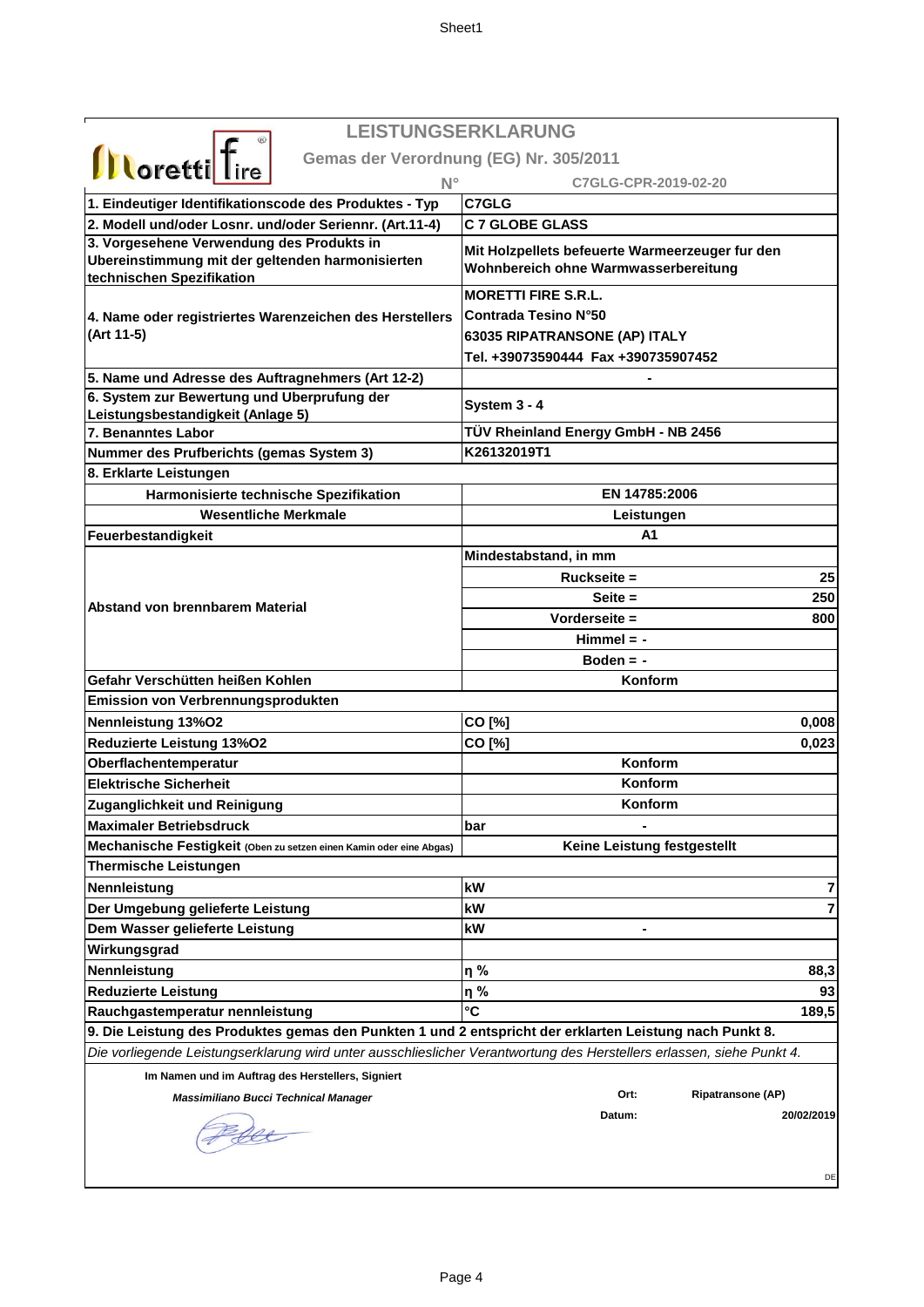**DECLARACION DE PRESTACION**

|                                                                                                                                                      | <b>DECLARACION DE PRESTACION</b>                                                                                          |
|------------------------------------------------------------------------------------------------------------------------------------------------------|---------------------------------------------------------------------------------------------------------------------------|
| <b>Illoretti</b> fire                                                                                                                                | Conforme al reglamento (UE) n. 305/2011                                                                                   |
| $N^{\circ}$                                                                                                                                          | C7GLG-CPR-2019-02-20                                                                                                      |
| 1. Codigo de identificacion unico del producto-tipo                                                                                                  | C7GLG                                                                                                                     |
| 2. Modelo y/o n. o de lote y/o n. o de serie (Art.11-4)                                                                                              | <b>C 7 GLOBE GLASS</b>                                                                                                    |
| 3. Usos previstos del producto de conformidad con las                                                                                                |                                                                                                                           |
| especificaciones tecnicas armonizadas                                                                                                                | Aparato para calefaccion domestica, alimentado con                                                                        |
| correspondientes                                                                                                                                     | pellets de madera, sin produccion de agua caliente                                                                        |
|                                                                                                                                                      | <b>MORETTI FIRE S.R.L.</b>                                                                                                |
| 4. Nombre o marca registrada del fabricante (Art 11-5)                                                                                               | Contrada Tesino N°50                                                                                                      |
|                                                                                                                                                      | 63035 RIPATRANSONE (AP) ITALY                                                                                             |
|                                                                                                                                                      | Tel. +39073590444 Fax +390735907452                                                                                       |
| 5. Nombre y direccion del mandatario (Art 12-2)                                                                                                      |                                                                                                                           |
| 6. Sistema de valoracion y verificacion de la constancia                                                                                             | System 3 - 4                                                                                                              |
| de la prestacion (Anexo 5)                                                                                                                           |                                                                                                                           |
| 7. Laboratorio notificado                                                                                                                            | TÜV Rheinland Energy GmbH - NB 2456                                                                                       |
| Numero de informe de prueba (segun el System 3)                                                                                                      | K26132019T1                                                                                                               |
| 8. Prestaciones declaradas                                                                                                                           |                                                                                                                           |
| Especificacion tecnica armonizada                                                                                                                    | EN 14785:2006                                                                                                             |
| <b>Caracteristicas esenciales</b>                                                                                                                    | <b>Prestacion</b>                                                                                                         |
| Resistencia al fuego                                                                                                                                 | A1                                                                                                                        |
|                                                                                                                                                      | Distancia minima, en mm                                                                                                   |
|                                                                                                                                                      | 25<br>$reves =$                                                                                                           |
| Distancia de mat. comb.                                                                                                                              | 250<br>$lado =$                                                                                                           |
|                                                                                                                                                      | $f$ rente $=$<br>800                                                                                                      |
|                                                                                                                                                      | $cielo = -$                                                                                                               |
|                                                                                                                                                      | suelo $= -$                                                                                                               |
| Riesgo de perdida de brasas                                                                                                                          | <b>Conforme</b>                                                                                                           |
| EmEmisiones de productos de combustion                                                                                                               |                                                                                                                           |
| Potencia nominal 13%O2                                                                                                                               | CO [%]<br>0,008                                                                                                           |
| Potencia reducida 13%O2                                                                                                                              | CO [%]<br>0,023                                                                                                           |
| <b>Temperatura superficial</b>                                                                                                                       | Conforme                                                                                                                  |
| Seguridad electrica                                                                                                                                  | Conforme                                                                                                                  |
| Accesibilidad y limpieza                                                                                                                             | <b>Conforme</b>                                                                                                           |
| Presion maxima de trabajo                                                                                                                            | bar                                                                                                                       |
| Resistencia mecanica (de soporte de la chimenea)<br><b>Prestaciones termicas</b>                                                                     | Prestación no determinada                                                                                                 |
|                                                                                                                                                      | kW                                                                                                                        |
| Potencia nominal                                                                                                                                     |                                                                                                                           |
| Potencia suministrada al entorno                                                                                                                     | kW                                                                                                                        |
| Potencia cedida al agua<br>Rendimiento                                                                                                               | kW                                                                                                                        |
| Potencia nominal                                                                                                                                     | η%<br>88,3                                                                                                                |
| Potencia reducida                                                                                                                                    | η%<br>93                                                                                                                  |
|                                                                                                                                                      | °C<br>189,5                                                                                                               |
| Temperatura de humos potencia nominal<br>9. La prestacion del producto segun se establece en los puntos 1 y 2 cumple con las prestaciones declaradas |                                                                                                                           |
| segun el punto 8                                                                                                                                     |                                                                                                                           |
|                                                                                                                                                      | Se expide esta declaracion de prestacion bajo la responsabilidad exclusiva del fabricante, segun se establece en el punto |
| 4.                                                                                                                                                   |                                                                                                                           |
| Firmado en el nombre y en nombre del fabricante                                                                                                      |                                                                                                                           |
| Massimiliano Bucci Gerente Técnico                                                                                                                   | <b>Ripatransone (AP)</b><br>Lugar:                                                                                        |
|                                                                                                                                                      | Fecha:<br>20/02/2019                                                                                                      |
|                                                                                                                                                      |                                                                                                                           |

ES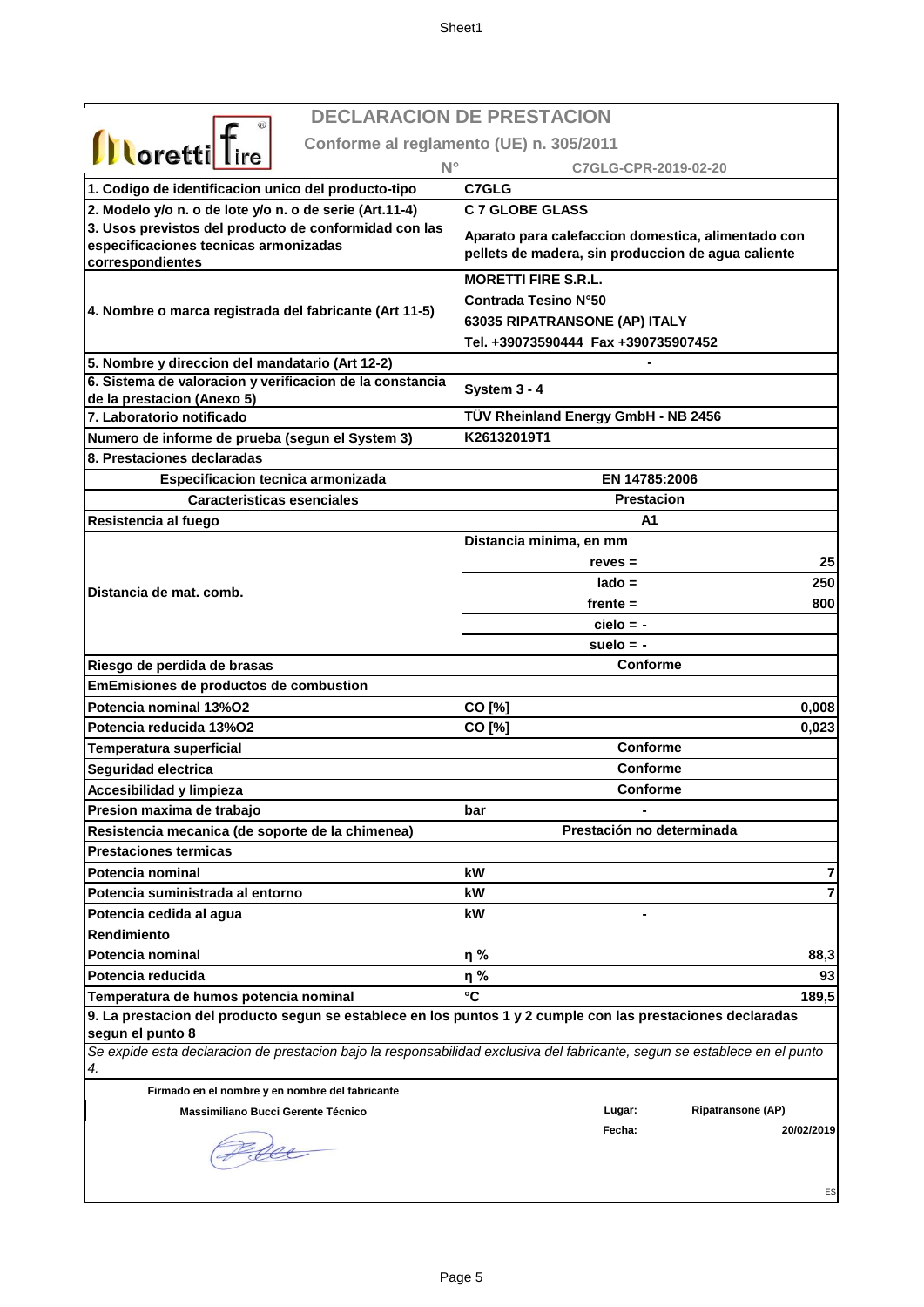**Em base com o regulamento (UE) no. 305/2011**

| <b><i>U</i></b> Corettle Lire<br>$N^{\circ}$                                                                      | C7GLG-CPR-2019-02-20                                                                                                       |
|-------------------------------------------------------------------------------------------------------------------|----------------------------------------------------------------------------------------------------------------------------|
| 1. Codigo de identificacao unico do produto-tipo                                                                  | C7GLG                                                                                                                      |
| 2. Modelo e/ou no. lote e/ou no. serie (Art.11-4)                                                                 | <b>C 7 GLOBE GLASS</b>                                                                                                     |
| 3. Utilizacao prevista do produto em conformidade com a<br>respectiva tecnica especifica harmonizada              | Aparelho para aquecimento domestico, alimentado com<br>pellets de madeira, sem a producao de agua quente                   |
| 4. Nome ou marca registada pelo fabricante (Art 11-5)                                                             | <b>MORETTI FIRE S.R.L.</b><br>Contrada Tesino N°50<br>63035 RIPATRANSONE (AP) ITALY<br>Tel. +39073590444 Fax +390735907452 |
| 5. Nome e endereco do mandatario (Art 12-2)                                                                       |                                                                                                                            |
| 6. Sistema de avaliacao e verificacao da regularidade do<br>desempenho (Anexo 5)                                  | System 3 - 4                                                                                                               |
| 7. Laboratorio notificado                                                                                         | TÜV Rheinland Energy GmbH - NB 2456                                                                                        |
| Numero relacao de prova (em base ao System 3)                                                                     | K26132019T1                                                                                                                |
| 8. Desempenhos declarados                                                                                         |                                                                                                                            |
| Especifica tecnica harmonizada                                                                                    | EN 14785:2006                                                                                                              |
| Caracteristicas essenciais                                                                                        | Desempenho                                                                                                                 |
| Resistencia ao fogo                                                                                               | A1                                                                                                                         |
|                                                                                                                   | Distancia minima, em mm                                                                                                    |
|                                                                                                                   | 25<br>traseira $=$                                                                                                         |
| Distancia de mat. comb.                                                                                           | 250<br>$lado =$                                                                                                            |
|                                                                                                                   | $f$ rente $=$<br>800                                                                                                       |
|                                                                                                                   | teto $= -$                                                                                                                 |
|                                                                                                                   | $solo = -$                                                                                                                 |
| Risco de vazamento de brasas                                                                                      | Em conformidade                                                                                                            |
| Emissoes de produtos de combustao                                                                                 |                                                                                                                            |
| Potencia nominal 13%02                                                                                            | CO [%]<br>0,008                                                                                                            |
| Potencia reduzida 13%O2                                                                                           | CO [%]<br>0,023                                                                                                            |
| <b>Temperatura superficial</b>                                                                                    | Em conformidade                                                                                                            |
| Seguranca eletrica                                                                                                | Em conformidade                                                                                                            |
| Acessibilidade e limpeza                                                                                          | Em conformidade                                                                                                            |
| Maxima pressao de exercicio                                                                                       | bar                                                                                                                        |
| Resistencia mecanica (para suportar a chamine)                                                                    | Desempenho não determinado                                                                                                 |
| Desempenho termico                                                                                                |                                                                                                                            |
| Potencia nominal                                                                                                  | kW<br>7                                                                                                                    |
| Potencia libertada no ambiente                                                                                    | 7<br>kW                                                                                                                    |
| Potencia cedida a agua                                                                                            | kW                                                                                                                         |
| Rendimento                                                                                                        |                                                                                                                            |
| Potencia nominal                                                                                                  | %<br>88,3                                                                                                                  |
| Potencia reduzida                                                                                                 | %<br>93                                                                                                                    |
| Temperatura fumos potencia nominal                                                                                | °C<br>189,5                                                                                                                |
| 9. O desempenho do produto ao qual se referem os pontos 1 e 2 estao em conformidade com o desempenho              |                                                                                                                            |
| declarado no ponto 8.                                                                                             |                                                                                                                            |
| E emitida a presente declaracao de desempenho sob a responsabilidade exclusiva do fabricante referido no ponto 4. |                                                                                                                            |
| Assinado em nome e em nome do fabricante para                                                                     | <b>Ripatransone (AP)</b>                                                                                                   |
| Massimiliano Bucci Gerente Técnico                                                                                | Lugar:<br>Data:<br>20/02/2019                                                                                              |
|                                                                                                                   | PT                                                                                                                         |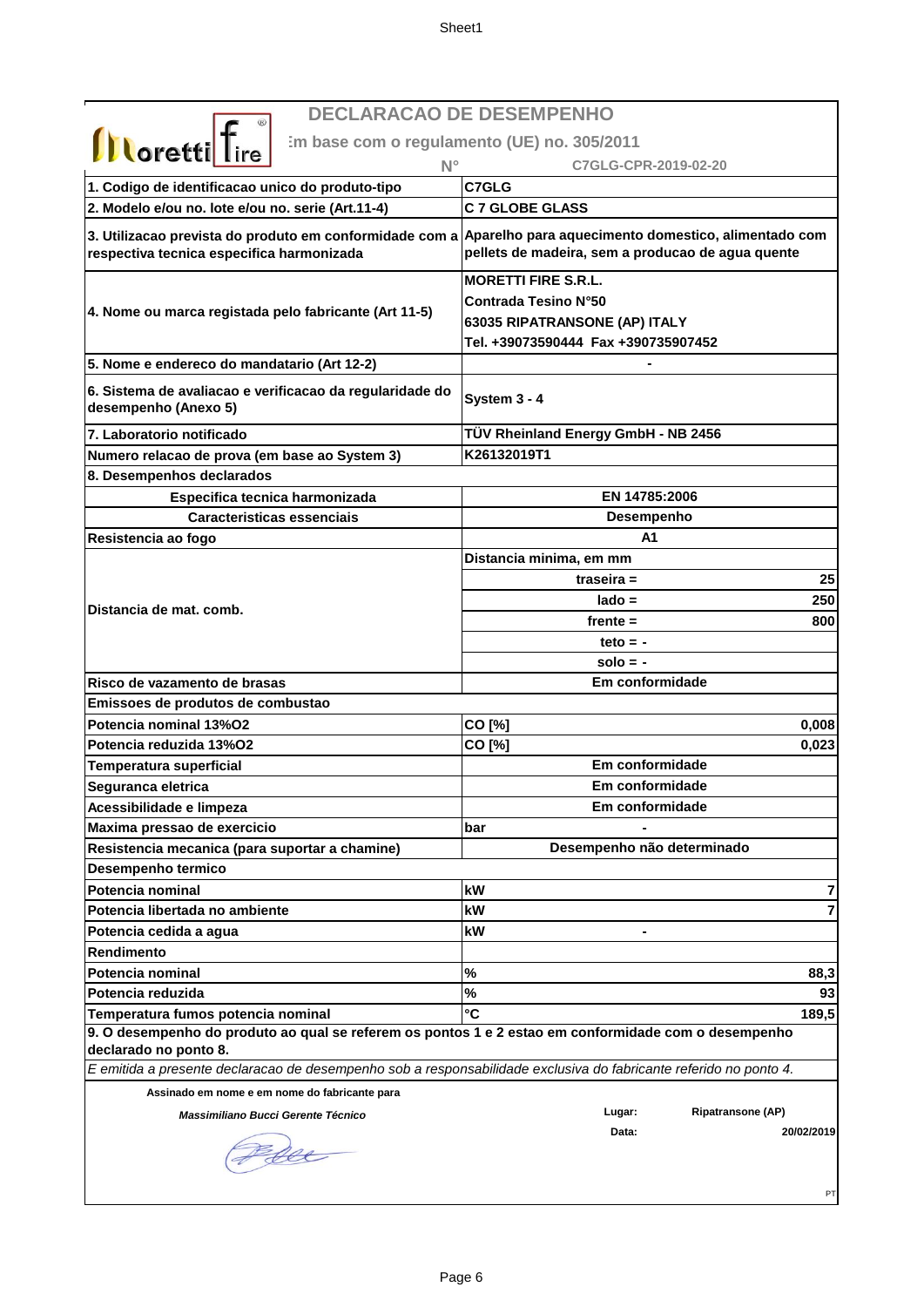|                                                                                                                           | <b>PRESTATIEVERKLARING</b>                                                                      |
|---------------------------------------------------------------------------------------------------------------------------|-------------------------------------------------------------------------------------------------|
| <b>Illoretti</b> Tire                                                                                                     | Volgens Verordening (EU) nr. 305/2011                                                           |
| N۰                                                                                                                        | C7GLG-CPR-2019-02-20                                                                            |
| 1. Unieke identificatiecode van het producttype                                                                           | C7GLG                                                                                           |
| 2. Model en/of lotnr. en/of serienummer (Art.11-4)                                                                        | <b>C 7 GLOBE GLASS</b>                                                                          |
| 3. Het beoogde gebruik van het product in                                                                                 |                                                                                                 |
| overeenstemming met de toepasselijke geharmoniseerde                                                                      | Apparaat voor huishoudelijke verwarming, gestookt<br>met houtpellets, zonder warmwaterproductie |
| technische specificatie                                                                                                   |                                                                                                 |
|                                                                                                                           | <b>MORETTI FIRE S.R.L.</b>                                                                      |
| 4. Naam of handelsmerk van de fabrikant (Art 11-5)                                                                        | <b>Contrada Tesino N°50</b>                                                                     |
|                                                                                                                           | 63035 RIPATRANSONE (AP) ITALY                                                                   |
|                                                                                                                           | Tel. +39073590444 Fax +390735907452                                                             |
| 5. Naam en adres van de gemachtigde (Art. 12-2)                                                                           |                                                                                                 |
| 6. Systeem voor de beoordeling en verificatie van de<br>prestatiebestendigheid (Bijlage 5)                                | System 3 - 4                                                                                    |
| 7. Erkend laboratorium                                                                                                    | TÜV Rheinland Energy GmbH - NB 2456                                                             |
| Nummer van het keuringsrapport (op grond van System<br> 3)                                                                | K26132019T1                                                                                     |
| 8. Aangegeven prestaties                                                                                                  |                                                                                                 |
| Geharmoniseerde technische specificatie                                                                                   | EN 14785:2006                                                                                   |
| Essentiële kenmerken                                                                                                      | <b>Prestatie</b>                                                                                |
| <b>Weerstand tegen brand</b>                                                                                              | A1                                                                                              |
|                                                                                                                           | Minimumafstand, in mm                                                                           |
|                                                                                                                           | achterzijde =<br>25                                                                             |
| Afstand van brandbaar materiaal                                                                                           | 250<br>zijkant =                                                                                |
|                                                                                                                           | voorzijde =<br>800                                                                              |
|                                                                                                                           | $plafond = -$                                                                                   |
|                                                                                                                           | onderzijde = -                                                                                  |
| Weerstand tegen hete kolen                                                                                                | Conform                                                                                         |
| Uitstoot verbrandingsproducten                                                                                            |                                                                                                 |
| op nominaal vermogen13%O2                                                                                                 | CO [%]<br>0,008                                                                                 |
| op beperkt vermogen 13%O2                                                                                                 | CO [%]<br>0,023                                                                                 |
| Oppervlaktetemperatuur                                                                                                    | Conform                                                                                         |
| Elektrische veiligheid                                                                                                    | Conform                                                                                         |
| Toegankelijkheid en reiniging                                                                                             | Conform                                                                                         |
| <b>Maximum bedrijfsdruk</b>                                                                                               | bar                                                                                             |
| Mechanische sterkte (Om de haard een schoorsteen of een rookkanaal)                                                       | Geen prestatie bepaald                                                                          |
| <b>Thermische prestaties</b>                                                                                              |                                                                                                 |
| Nominaal vermogen                                                                                                         | kW<br>7                                                                                         |
| Vermogen afgegeven aan het milieu                                                                                         | 7<br>kW                                                                                         |
| Vermogen afgegeven aan het water                                                                                          | kW                                                                                              |
| <b>Rendement</b>                                                                                                          |                                                                                                 |
| Nominaal vermogen                                                                                                         | η%<br>88,3                                                                                      |
| Beperkt vermogen                                                                                                          | η%<br>93                                                                                        |
| Rookgastemperatuur nominaal vermogen                                                                                      | $\mathbf{C}$<br>189,5                                                                           |
| 9. De prestaties van het in de punten 1 en 2 bedoelde product zijn conform met de in het punt 8 aangegeven<br>prestaties. |                                                                                                 |
| Deze prestatieverklaring wordt verstrekt onder de exclusieve verantwoordelijkheid van de in punt 4 vermelde fabrikant.    |                                                                                                 |
| Ondertekend in naam en voor rekening van de fabrikant om                                                                  |                                                                                                 |
| Massimiliano Bucci Technisch Manager                                                                                      | Plaats van afgifte:<br><b>Ripatransone (AP)</b>                                                 |
| fee                                                                                                                       | 20/02/2019<br>Gegevens:                                                                         |
|                                                                                                                           | <b>NL</b>                                                                                       |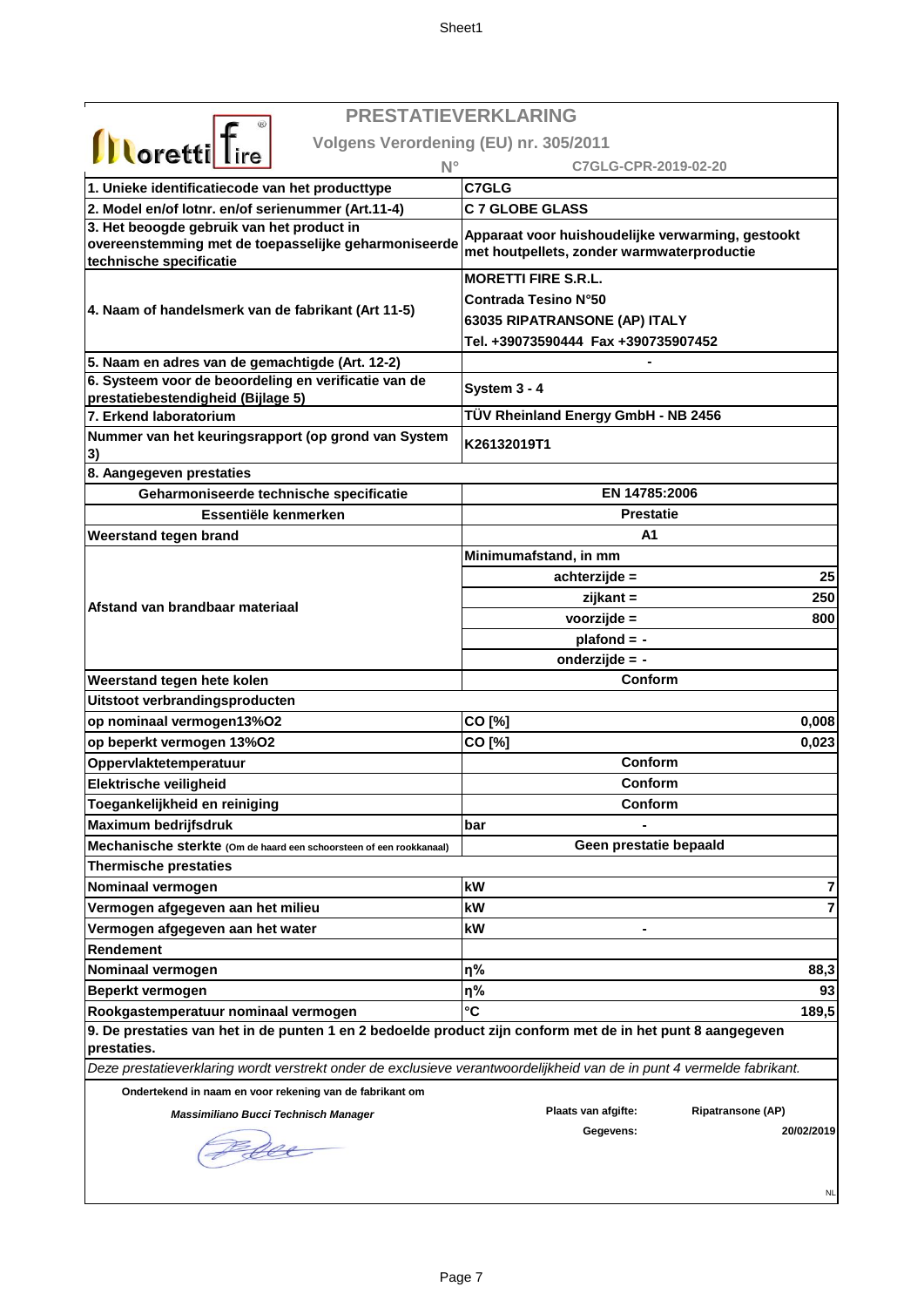|                                                                                                                                                   | YDEEVNEDEKLARATION                                                          |
|---------------------------------------------------------------------------------------------------------------------------------------------------|-----------------------------------------------------------------------------|
|                                                                                                                                                   | I henhold til forordning (EU) nr. 305/2011                                  |
| <b>Illoretti</b> fire<br>$N^{\circ}$                                                                                                              | C7GLG-CPR-2019-02-20                                                        |
| 1. Produkttypens unikke identifikationskode                                                                                                       | <b>C7GLG</b>                                                                |
| 2. Model og/eller partinr. og/eller serienr. (Art.11-4)                                                                                           | <b>C 7 GLOBE GLASS</b>                                                      |
| 3. Tilsigtede anvendelser af produktet i                                                                                                          |                                                                             |
| overensstemmelse med den pågældende harmoniserede<br>tekniske specifikation                                                                       | Apparat til boligopvarmning med træpiller, uden<br>produktion af varmt vand |
|                                                                                                                                                   | <b>MORETTI FIRE S.R.L.</b>                                                  |
| 4. Fabrikantens navn eller registreret varemærke (Art 11-                                                                                         | <b>Contrada Tesino N°50</b>                                                 |
| 5)                                                                                                                                                | 63035 RIPATRANSONE (AP) ITALY                                               |
|                                                                                                                                                   | Tel. +39073590444 Fax +390735907452                                         |
| 5. Navn og adresse på den bemyndigede repræsentant<br>(Art 12-2)                                                                                  |                                                                             |
| 6. System til vurdering og kontrol af ydeevnens konstans<br>(Bilag 5)                                                                             | System 3 - 4                                                                |
| 7. Notificeret laboratorium                                                                                                                       | TÜV Rheinland Energy GmbH - NB 2456                                         |
| Nummer testrapport (baseret på System 3)                                                                                                          | K26132019T1                                                                 |
| 8. Deklarerede ydeevner                                                                                                                           |                                                                             |
| Harmoniseret teknisk specifikation                                                                                                                | EN 14785:2006                                                               |
| Væsentlige egenskaber                                                                                                                             | Ydeevne                                                                     |
| <b>Brandmodstandsevne</b>                                                                                                                         | A1                                                                          |
|                                                                                                                                                   | Mindste afstand, i mm                                                       |
|                                                                                                                                                   | 25<br>$bagside =$                                                           |
|                                                                                                                                                   | 250<br>$side =$                                                             |
| Afstand fra brændbart mat.                                                                                                                        | forside $=$<br>800                                                          |
|                                                                                                                                                   | $I$ oft = -                                                                 |
|                                                                                                                                                   | $i$ orden = -                                                               |
| <b>Risiko for udslip Gløder</b>                                                                                                                   | I overensstemmelse                                                          |
| Emissioner forbrændingsprodukter                                                                                                                  |                                                                             |
| Nominel effekt 13%O2                                                                                                                              | CO [%]<br>0,008                                                             |
| Nedsat effekt 13%O2                                                                                                                               | CO [%]<br>0,023                                                             |
| Overfladetemperatur                                                                                                                               | I overensstemmelse                                                          |
| <b>Elektrisk sikkerhed</b>                                                                                                                        | I overensstemmelse                                                          |
| Tilgængelighed og rengøring                                                                                                                       | I overensstemmelse                                                          |
| <b>Maksimalt driftstryk</b>                                                                                                                       | bar                                                                         |
| Mekanisk styrke (til at støtte op en skorsten eller en flue)                                                                                      | Ingen ydeevne fastlagt                                                      |
| Termiske ydeevner                                                                                                                                 |                                                                             |
| <b>Nominel effekt</b>                                                                                                                             | kW                                                                          |
| Effekt overført til omgivelserne                                                                                                                  | 7<br>kW<br>$\overline{7}$                                                   |
| Effekt overført til vandet                                                                                                                        | kW                                                                          |
| Ydelse                                                                                                                                            |                                                                             |
|                                                                                                                                                   |                                                                             |
| <b>Nominel effekt</b><br><b>Nedsat effekt</b>                                                                                                     | η%<br>88,3                                                                  |
|                                                                                                                                                   | η%<br>93<br>°C                                                              |
| Røggastemperatur nominel effekt<br>9. Ydeevnen for det produkt, der er anført i punkt 1 og 2, er i overensstemmelse med den deklarerede ydeevne i | 189,5                                                                       |
| punkt 8.                                                                                                                                          |                                                                             |
| Denne ydeevnedeklaration udstedes på eneansvar af den fabrikant, der er anført i punkt 4.                                                         |                                                                             |
| Undertegnet i dennes navn og på vegne af producenten                                                                                              |                                                                             |
| Massimiliano Bucci Teknisk chef                                                                                                                   | Udstedelsessted:<br><b>Ripatransone (AP)</b>                                |
|                                                                                                                                                   | Dato:<br>20/02/2019                                                         |
| see                                                                                                                                               |                                                                             |
|                                                                                                                                                   | DK                                                                          |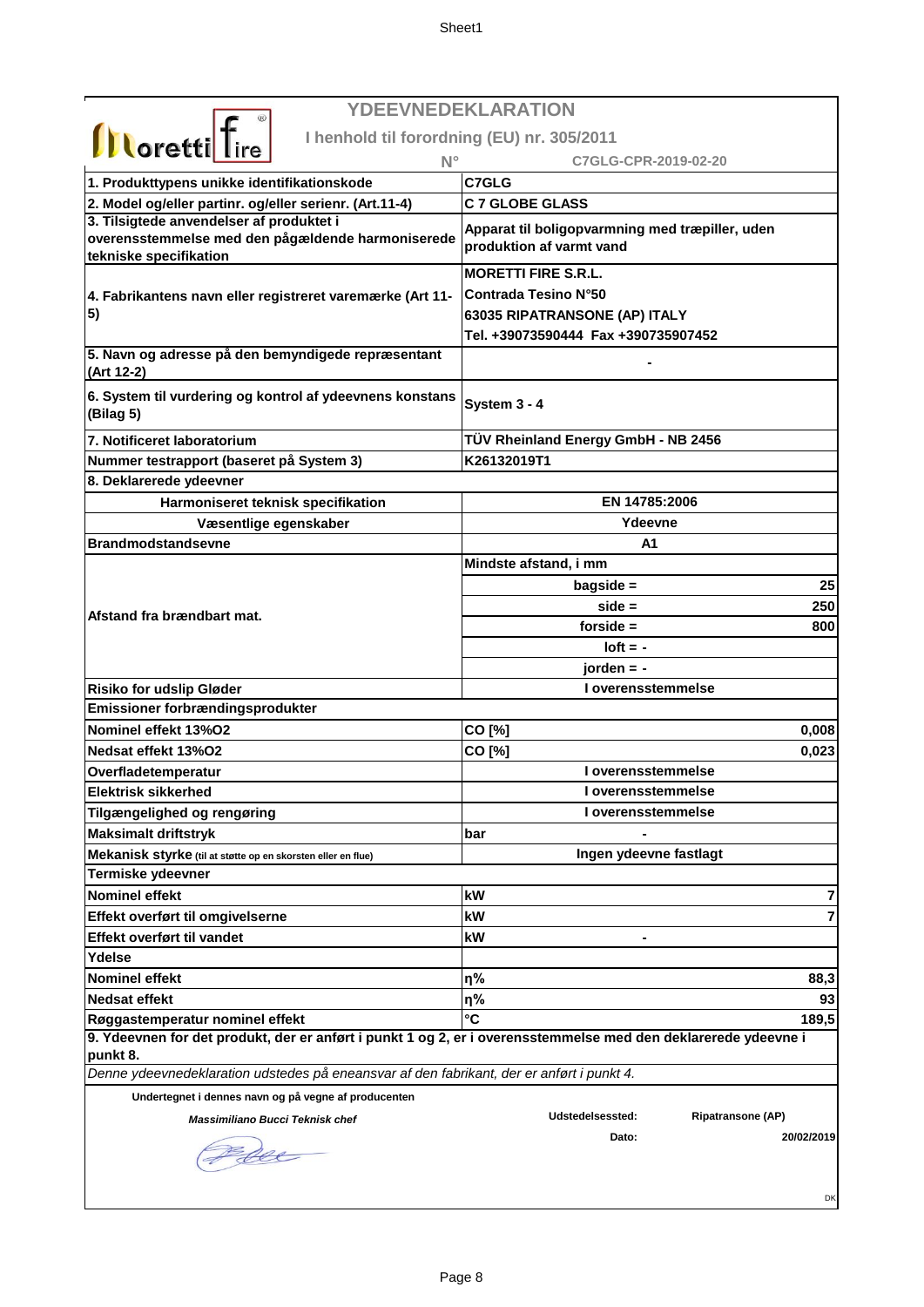| <b>PRESTANDADEKLARATION</b>                                                                                |                                                           |
|------------------------------------------------------------------------------------------------------------|-----------------------------------------------------------|
| <b>Illoretti</b> Tire<br>Enlighet med förordningen (EU) nr. 305/2011                                       |                                                           |
| $N^{\circ}$                                                                                                | C7GLG-CPR-2019-02-20                                      |
| 1. Unik identifikationskod för produkttypen                                                                | C7GLG                                                     |
| 2. Modell och/eller partinummer och/eller serienr. (Art.11-<br>$\vert 4)$                                  | <b>C 7 GLOBE GLASS</b>                                    |
| 3. Avsedd användning av produkten i enlighet med de                                                        | Apparater för uppvärmning av bostäder, som drivs med      |
| tillämpliga harmoniserade tekniska specifikationerna                                                       | träpellets, utan produktion av varmvatten                 |
|                                                                                                            | <b>MORETTI FIRE S.R.L.</b><br><b>Contrada Tesino N°50</b> |
| 4. Namn eller märke som registrerats av tillverkaren (Art<br>$11-5)$                                       | 63035 RIPATRANSONE (AP) ITALY                             |
|                                                                                                            | Tel. +39073590444 Fax +390735907452                       |
| 5. Ombudets namn och adress (Art 12-2)                                                                     |                                                           |
|                                                                                                            |                                                           |
| 6. System för bedömning och kontroll av den fortlöpande<br>prestandan (Bilaga 5)                           | System 3 - 4                                              |
| 7. Deklarerat laboratorium                                                                                 | TÜV Rheinland Energy GmbH - NB 2456                       |
| Nr. provrapport (baserat på System 3)                                                                      | K26132019T1                                               |
| 8. Deklarerade prestationer                                                                                |                                                           |
| Harmoniserad teknisk specifikation                                                                         | EN 14785:2006                                             |
| Grundläggande egenskaper                                                                                   | <b>Prestanda</b>                                          |
| Resistens mot eld                                                                                          | A1                                                        |
|                                                                                                            | Minimiavstånd, i mm                                       |
|                                                                                                            | $bak =$<br>25                                             |
| Avstånd från brännbart material                                                                            | 250<br>$sida =$                                           |
|                                                                                                            | 800<br>fram $=$                                           |
|                                                                                                            | $tak = -$                                                 |
|                                                                                                            | $mark = -$                                                |
| Risk spiller glödande kol                                                                                  | Overensstämmer                                            |
| Utsläpp av förbränningsprodukter                                                                           |                                                           |
| Nominell effekt 13%O2<br>Reducerad effekt 13%O2                                                            | CO [%]<br>0,008                                           |
|                                                                                                            | CO [%]<br>0,023<br>Överensstämmer                         |
| Ytans temperatur<br><b>Elsäkerhet</b>                                                                      | Överensstämmer                                            |
| Tillgänglighet och rengöring                                                                               | Överensstämmer                                            |
| <b>Maximalt arbetstryck</b>                                                                                | bar                                                       |
| Mekanisk hållfasthet (för att stödja skorsten eller rökkanal)                                              | Prestanda ej fastställd                                   |
| <b>Termisk prestanda</b>                                                                                   |                                                           |
| Nominell effekt                                                                                            | kW<br>7                                                   |
| Effekt som ges till omgivningen                                                                            | 7<br>kW                                                   |
| Effekt som överförs till vattnet                                                                           | kW                                                        |
| <b>Avkastning</b>                                                                                          |                                                           |
| <b>Nominell effekt</b>                                                                                     | η%<br>88,3                                                |
| <b>Reducerad effekt</b>                                                                                    | η%<br>93                                                  |
| Röktemperatur nominell effekt                                                                              | °C<br>189,5                                               |
| Prestandan hos den produkt som avses i punkterna 1 och 2 överensstämmer med den prestanda som deklareras i |                                                           |
| punkt 8.                                                                                                   |                                                           |
| Denna prestandadeklaration lämnas under det egna ansvaret hos tillverkaren som avses i punkt 4.            |                                                           |
| Undertecknad i namn och på uppdrag av tillverkaren att                                                     |                                                           |
| Massimiliano Bucci Teknisk chef                                                                            | Ort:<br><b>Ripatransone (AP)</b>                          |
|                                                                                                            | 20/02/2019<br>Datum:<br><b>SE</b>                         |
|                                                                                                            |                                                           |